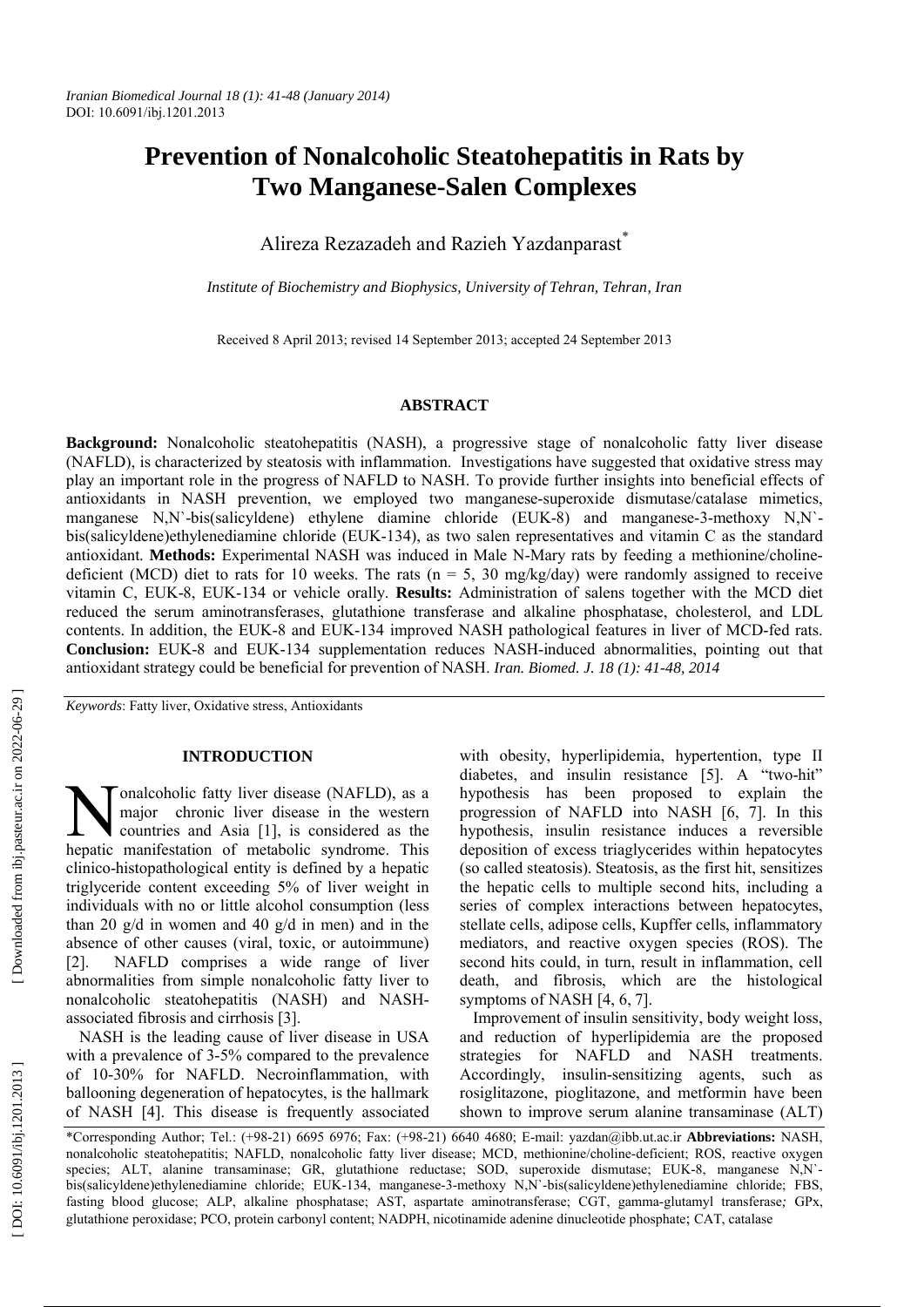level and the histological features of NASH. Furthermore, the hypolipidemic drug, gemfibrozil, has also been reported to reduce serum ALT level [8]. However, histologic improvements were not observed in repeated liver biopsies [8]. The involvement of ROS in the progress of NAFLD into NASH suggests that antioxidants might have beneficial effects on the prevention and/or treatment of NASH [9]. Indeed, it has been shown that vitamin E has a role on the reduction of hepatic steatosis, lobular inflammation, and transaminase levels [10].

Manganese superoxide dismutase (SOD), the firstline defense enzyme of the cells plays a critical role in protecting the cells against oxidative damage [11]. To date, several types of SOD mimics, such as metalloporphyrins, nitroxides, manganese cyclic polyamines, and salens have been evaluated in various experimental models of oxidative stress [12]. The salen manganese complexes are synthetic and nonproteinaciuos organometallic compounds with low molecular weight that exhibit SOD, catalase (CAT), and peroxidase activities [13]. In addition, they show higher stability and better bioavailability compared to proteinaceous antioxidant enzymes [13]. Considering the interesting properties of these catalytic antioxidants, they might be used as potential models for development of useful therapeutic agents for the treatment of the oxidative stressassociated diseases. The protective role of these compounds against oxidative stress has been tested in various *in vitro* and *in vivo* disease models, including adult respiratory distress syndrome, autoimmune encephalomyelitis, brain injury, amyotrophic lateral sclerosis, Parkinson's disease, and prion diseases [14].

Manganese N,N`-bis(salicyldene)ethylenediamine chloride (EUK-8) and manganese-3-methoxy N,N` bis(salicyldene)ethylenediamine chloride (EUK-134) are salen manganese complex compounds. The structure and catalytic activities of which have been previously described [13]. In the present study we aimed to investigate the possible beneficial activities of antioxidants against diet-induced NASH. We found that EUK-8 and EUK-134 treatments effectively decreased the oxidative stress, improved the sera marker enzyme activities, and also ameliorated the severity of oxidative stress-mediated liver injury. Therefore, antioxidants appear to play important role(s) in prevention of NASH.

#### **MATERIALS AND METHODS**

*Materials.* Bovine serum albumin, reduced nicotinamide adenine dinucleotide, reduced nicotinamide adenine dinucleotide phosphate (NADPH), ascorbic acid, 5, 5'-dithiobisnitro benzoic acid, nitroblue tetrazolium, hydrogen peroxide, and thiobarbituric acid were obtained from Merck Co. (Darmstadt, Germany). Reduced and oxidized glutathione were obtained from Fluka (Buchs, Switzerland). Glutathione reductase (GR), trichloroacetic acid, 2,4-dinitrophenylhydrazine, and Folin-Ciocalteu reagent were obtained from Sigma (St. Louis, MO, USA). All other chemicals were of analytical grade.

*Animals and diets.* Male N-Mary rats, weighing between 200–250 g, were used for the experiment. The animals were housed in cages under ambient temperature (25 C) and 60% relative humidity with a 12 h/12 h light/dark cycle. All experiments were carried out according to the guidelines for the care and use of experimental animals approved by the State Veterinary Administration of University of Tehran (Iran). The animals had free access to food and water *ad libitum* and were allowed to acclimatize to their new conditions for a week before starting the study. NASH was induced by the methionine/choline-deficient (MCD) diet as described by Ustundag *et al.* [15]. The animals were randomly distributed into five groups of five and were fed orally: the control group was fed a normal diet plus the vehicle (water); the MCD group received a MCD diet plus the vehicle; the MCD + EUK-8 group was fed a MCD diet with EUK-8 (30 mg/kg/day); the MCD + EUK-134 group was fed a MCD diet with EUK-134 (30 mg/kg/day), and MCD + vitamin C group was fed a MCD diet plus vitamin C (30 mg/kg/day). The salen derivates were dissolved in double-distilled water. After 10 weeks, the rats were sacrificed after an overnight fast under diethyl ether anesthesia, and the livers were rapidly removed. Each liver was immediately rinsed with saline, blotted on filter paper, weighed, and kept at -70°C for subsequent biochemical analyses. In addition, blood samples were obtained at the time of sacrifice, and the resulting sera were stored at -70°C until analysis. Manganese salens, EUK-8 and EUK-134, were synthesized as described previously [10] and stored in a desiccator as a dry powder. Fresh solution of each salen was prepared in water at the time of feeding to rats. All rats were weighed in the start of experiments and before sacrifice to calculate body weight variation under the influence of different treatments.

*Histopathological examination*. Sections from paraffin-embedded tissues were prepared and stained with hematoxylin and eosin for evaluation of necroinflammatory grading and Masson-trichrome to assess fibrosis. All the specimens were evaluated blindly by an experienced pathologist.

*Biochemical analyses.* The sera levels of fasting blood glucose (FBS), albumin, total cholesterol, HDL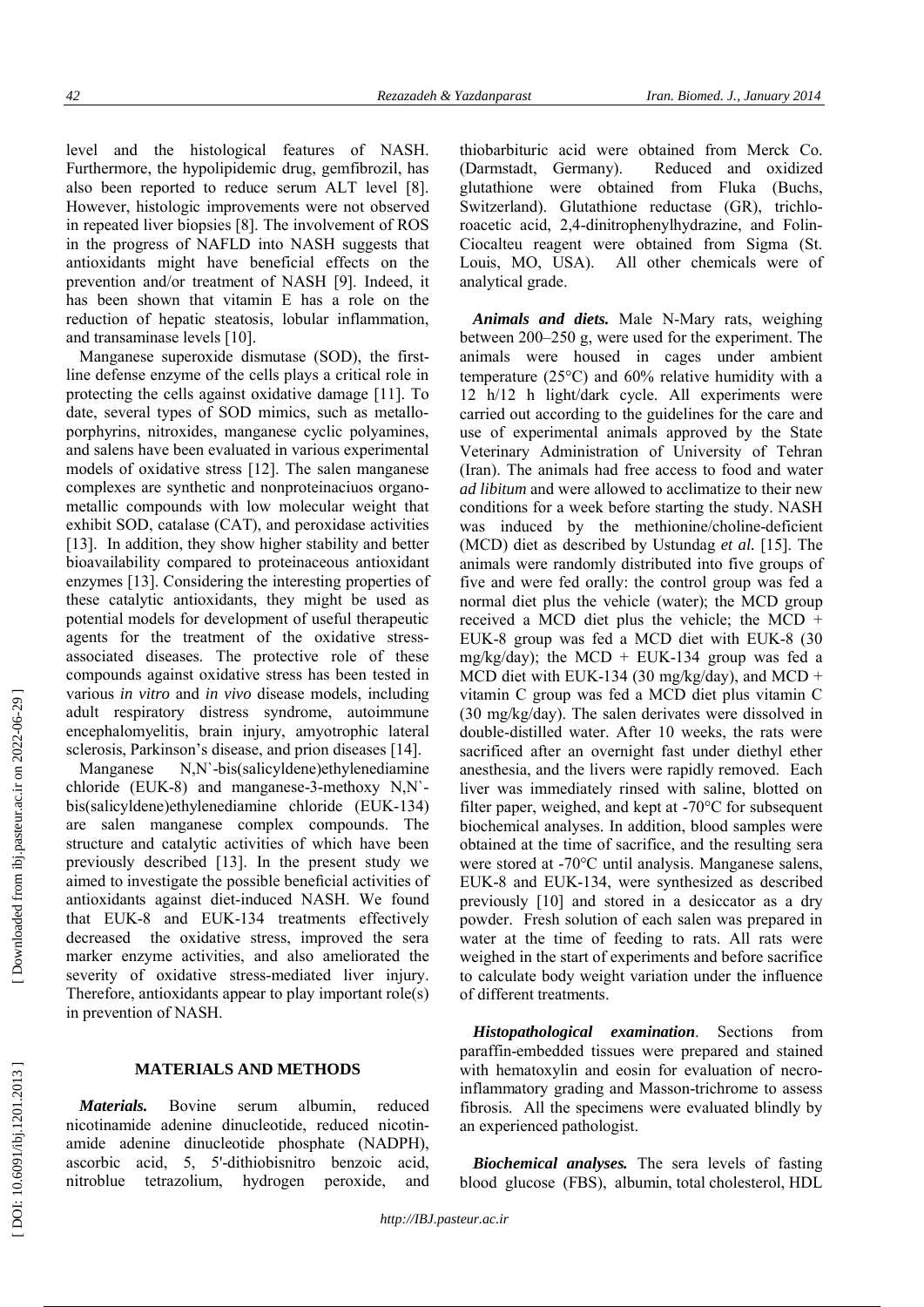| <b>Characteristics</b>       | Control          | <b>MCD</b>                   | $MCD + EIK-8$                 | $MCD + EIK-134$                | $MCD + vitamin C$              |
|------------------------------|------------------|------------------------------|-------------------------------|--------------------------------|--------------------------------|
| Average body weight gain (g) | $28.00 \pm 5.00$ | $9.00 \pm 3.00^{\circ}$      | $21.00 \pm 5.00$ **           | $19.00 \pm 4.00$ <sup>**</sup> | $24.00 \pm 7.00$ <sup>**</sup> |
| Liver/body weight gain $(g)$ | $2.70 \pm 0.24$  | $4.44 \pm 0.31$ <sup>*</sup> | $2.98 \pm 0.17$ <sup>**</sup> | $2.60 \pm 0.22$ <sup>**</sup>  | $2.98 \pm 0.24$ <sup>**</sup>  |
| FBS (mM)                     | $6.21 \pm 0.12$  | $9.09 \pm 0.18^*$            | $6.88 \pm 0.21$ **            | $7.32 \pm 0.15$ <sup>**</sup>  | $8.11 \pm 0.09$ <sup>**</sup>  |
| Albumin $(g/dL)$             | $3.40 \pm 0.25$  | $2.10 \pm 0.34$ <sup>*</sup> | $3.30 \pm 0.18$               | $3.20 \pm 0.21$                | $3.40 \pm 0.13$                |

 **Table 1.** Body weight gain, liver weight, FBS, and albumin in rats

MCD, methionine/choline-deficient diet; *\*P*<0.01 MCD vs control; \*\**P*<0.05 MCD vs EUK-8, EUK-134, and vitamin c

and LDL were quantified using available commercial kits (Pars Azmun, Tehran, Iran). Alkaline phosphatase (ALP), ALT, aspartate aminotransferase (AST) and gamma-glutamyl transferase (GGT) activities, as a measure of hepatic cell damage, were measured using the relavent commercial kits (Pars Azmun, Tehran, Iran).

*Determination of hepatic antioxidant enzymes.* The CAT activity was measured by spectophotometric monitoring of hydrogen peroxide decomposition rate using a spectrophotometer (Varian Cary 100 Conc, USA) at 240 nm. The CAT activity was expressed as  $\times 10^{-1}$  k/mg protein, where k represents the rate constant of the first order reaction [16]. The SOD activity was measured based on the inhibition of amino blue tetrazolium formazan formation in a reaction mixture composed of nicotinamide adenine dinucleotide, phenazine methosulfate, and nitroblue tetrazolium [17]. One unit of the enzyme activity was defined as the amount of enzyme that caused 50% inhibition of nitroblue tetrazolium reduction/mg protein. The GR activity was determined by monitoring NADPH oxidation at 340 nm. The specific enzyme activity was expressed as nmoles of NADPH oxidized to NADP<sup>+</sup>/min/mg protein using a molar extinction coefficient of  $6.22 \times 10^6$  (cm<sup>-1</sup> M<sup>-1</sup>) for NADPH [18]. The glutathione peroxidase (GPx) activity was spectrophotometrically monitored at 340 nm. The GPx activity was expressed as nmoles of NADPH oxidized to NADP<sup>+</sup>/min/mg protein as described earlier [19].

*Measurement of hepatic lipid peroxidation and protein carbonyl content (PCO).* Hepatic lipid peroxidation was measured spectrophotometrically using thiobarbituric acid assay as previously described. PCO was estimated using a trichloroacetic acid, 2,4 dinitrophenylhydrazine-based procedure [20].

*Statistical analyses.* All data were expressed as mean  $\pm$  standard deviation and the statistical analyses of the data were performed using Student's *t*-test and analysis of variance (ANOVA). The *p* value less than 0.05 was considered to be statistically significant.

## **RESULTS**

*Effects on body and liver weights, FBS, and albumin.* As shown in Table 1, the body weight gains significantly decreased in MCD-fed rats compared to control, whereas EUK and vitamin C increased body weight gains compared to MCD group but reduced to controls. The liver/body weight ratio was reduced under the effects of EUK-8, EUK-134, and vitamin C in MCD group (by 33%, 42%, and 33%, respectively) relative to drug-untreated MCD-fed rats. In addition, the FBS levels were increased in MCD-fed rats (*P*<0.01) whereas EUK-8, EUK-134, and vitamin C treatments reduced the FBS levels in MCD groups (by 24%, 19% and 11%, respectively). Treatment of the MCD-fed rats with EUK-8, EUK-134, or vitamin C had no significant effect on the reduced albumin level among MCD-fed rats.

*Histopathological analyses of the liver samples.* The histological studies of the liver samples from the control and the test groups were performed to investigate the occurrence of steatohepatitis. Treatment of MCD-fed rats with EUK-8, EUK-134, or vitamin C had significant effect on the grade of NASH among MCD-fed rats. As shown in Figure 1, the liver sections from the control animals showed no indication of steatosis, inflammation, or fibrosis. Also, the MCD group indicated liver steatosis (grade 2), lobular inflammation, and ballooning degeneration. Mild ballooning degeneration, focal steatosis (less than 5%), and focal inflammation were observed in EUK-8 treated rats. In the case of  $MCD$  + EUK-134 group, the signs of drug-induced hepatocellular injuries, such as ballooning degeneration, single cell apoptosis (apoptotic bodies in lobular areas) as well as lobular inflammation were observed. In addition, this group showed focal microvesicular steatosis. Individual hepatocytes demonstrated mild ballooning degeneration in vitamin C-treated rats. Furthermore, using Masson Trichrome staining of liver sections, no significant fibrosis was identified among the control and the MCD-fed rats.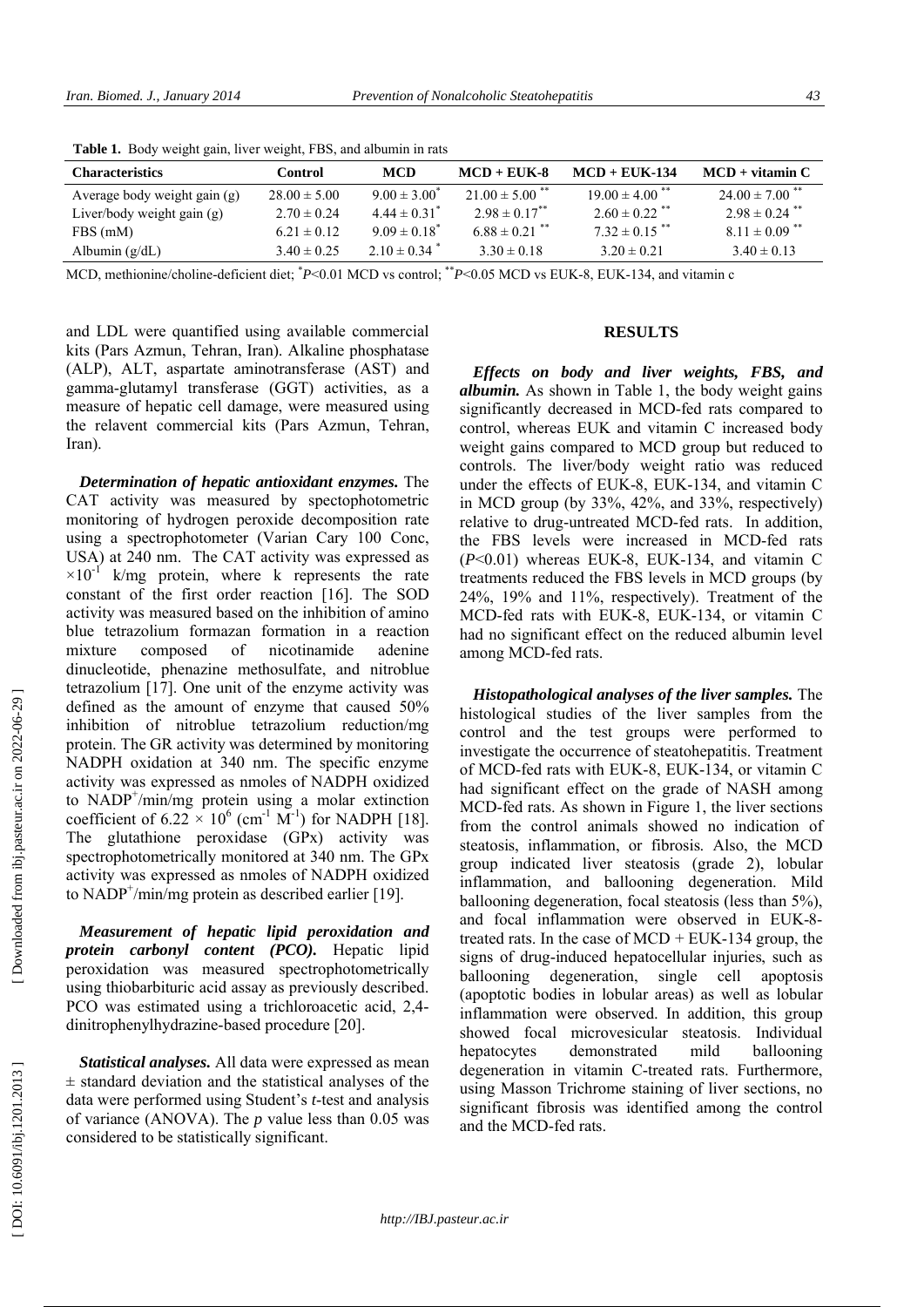

**Fig. 1.** Histopathologic features of liver specimens in each group (hematoxylin and eosin and Masson's trichrome staining, original magnifications ×100). Masson's trichrome did not show significant fibrous expansion in portal spaces among control, MCD, and MCD-treated groups. Normal liver from normal (healthy) untreated control rat. Group MCD-fed diet shows ballooning degeneration, pericentral macrovesicular steatosis, and lobular inflammation. Group MCD-fed diet + EUK-8 shows mild ballooning degeneration, focal steatosis, and focal inflammation. Group MCD-fed diet + EUK-134 shows drug induced hepatocellular injuries such as, ballooning degeneration, single cell apoptosis, and lobular inflammation. Group MCD-fed diet + vitamin C shows mild ballooning degeneration. MCD, methionine/choline deficient diet

*Effects of EUK-8 and EUK-134 on hepatic enzymes.* The sera ALP, AST, ALT, and GGT activities (U/L) were determined to evaluate the EUK-8 and EUK-134 effects on liver function. In the MCD group, the activities of ALT, AST, ALP and GGT were significantly increased  $(113.31 \pm 9.21, 144.53 \pm 16.32,$  $1864.61 \pm 12.71$ , and  $14.43 \pm 1.72$ , respectively) relative to the control  $(65.86 \pm 4.23, 108.54 \pm 5.02,$ 859.44  $\pm$  69.12, and 9.72  $\pm$  1.11, respectively). In MCD-fed group, EUK-8 treatment significantly reduced the activities of the aforementioned enzymes to  $73.13 \pm 6.41$ ,  $116.91 \pm 8.62$ ,  $1204.32 \pm 57.63$ , and  $10.54 \pm 0.91$ , respectively. The relevant values in the MCD + EUK-134 group were  $65.64 \pm 7.83$ , 130.72  $\pm$ 11.65, 1082.45  $\pm$  94.32, and 7.73  $\pm$  1.45, respectively. In the vitamin C-treated MCD rats, the activities of the above enzymes were reduced to 79.64  $\pm$  9.81, 124.42  $\pm$ 9.13, 1151.17  $\pm$  88.76, and 8.66  $\pm$  2.13, respectively (Table 2).

*Effects of EUK-8 and EUK-134 on serum lipid profile.* Biochemical analyses of the sera were performed to find out any possible changes in the lipid profile of the control and the test animals. The serum cholesterol and LDL levels were significantly higher in the MCD group  $(4.52 \pm 0.21 \text{ and } 1.15 \pm 0.06 \text{ mmol}/ \text{L}$ , respectively) compared to the normal healthy rats (3.31  $\pm$  0.21 and 0.92  $\pm$  0.05 mmol/ L, respectively), whereas the HDL levels were significantly lower in the MCD group  $(1.57 \pm 0.09 \text{ mmol}/ \text{L})$ . The cholesterol and LDL concentrations were reduced (14.0%, 30.0%, 26.0%, and 37.5%, 22%, and 34%, respectively) in the MCD rats treated with EUK-8, EUK-134, and vitamin C relative to MCD group. However, a significant increase was observed in the HDL level in the MCD rats treated with EUK-8, EUK-134, and vitamin C by 47.0%, 36% and 38%, respectively (Table 2) with respect to the MCD-fed rats.

| <b>Table 2.</b> Serum lipid profile and levels of AST, ALT, ALP, and GGT in rats fed normal and/or MCD diet for 10 weeks $(n = 5)$ |  |  |
|------------------------------------------------------------------------------------------------------------------------------------|--|--|
|------------------------------------------------------------------------------------------------------------------------------------|--|--|

| <b>Biochemical parameters</b> | Control            | <b>MCD</b>                       | $MCD + EUK-8$                     | $MCD + EUK-134$                   | $MCD + vitamin C$                 |
|-------------------------------|--------------------|----------------------------------|-----------------------------------|-----------------------------------|-----------------------------------|
| AST (U/L)                     | $108.54 \pm 5.02$  | $144.53 \pm 16.32$ <sup>*</sup>  | $116.91 \pm 8.62$ <sup>**</sup>   | $130.72 \pm 11.65$ <sup>**</sup>  | $124.42 \pm 9.13$ <sup>**</sup>   |
| ALT (U/L)                     | $65.86 \pm 4.23$   | $113.31 \pm 9.21^*$              | $73.13 \pm 6.41$ <sup>**</sup>    | $65.64 \pm 7.83$ <sup>**</sup>    | $79.64 \pm 9.81$ <sup>**</sup>    |
| ALP(U/L)                      | $859.44 \pm 69.12$ | $1864.61 \pm 12.71$ <sup>*</sup> | $1204.32 \pm 57.63$ <sup>**</sup> | $1082.45 \pm 94.32$ <sup>**</sup> | $1151.17 \pm 88.76$ <sup>**</sup> |
| $GGT$ (U/L)                   | $9.72 \pm 1.11$    | $14.43 \pm 1.72$ <sup>*</sup>    | $10.54 \pm 0.91$ <sup>**</sup>    | $7.73 \pm 1.45$ <sup>**</sup>     | $8.66 \pm 2.13$ <sup>**</sup>     |
| $TC$ (mmol/L)                 | $3.31 \pm 0.21$    | $4.25 \pm 0.21$ <sup>*</sup>     | $4.23 \pm 0.11$ <sup>**</sup>     | $3.64 \pm 0.12$ <sup>**</sup>     | $3.74 \pm 0.11$ <sup>**</sup>     |
| $LDL$ (mmol/L)                | $0.92 \pm 0.05$    | $1.15 \pm 0.06^*$                | $0.72 \pm 0.09$ <sup>**</sup>     | $0.89 \pm 0.08$ <sup>**</sup>     | $0.75 \pm 0.10$ <sup>**</sup>     |
| $HDL$ (mmol/L)                | $2.01 \pm 0.04$    | $1.57 \pm 0.09^*$                | $2.31 \pm 0.06$ <sup>**</sup>     | $2.15 \pm 0.14$ <sup>**</sup>     | $2.17 \pm 0.13$ <sup>**</sup>     |

Values are mean  $\pm$  SD (n = 5) of triplicate measurements of each sample. MCD, methionine/choline-deficient diet; AST, aspartate aminotransferase; ALT, alanine transaminase; ALP, Alkaline phosphatase; GGT, gamma-glutamyl transferase; TC, total cholesterol. \**P*<0.05 compared to control; \*\**P*<0.05 compared to MCD-fed group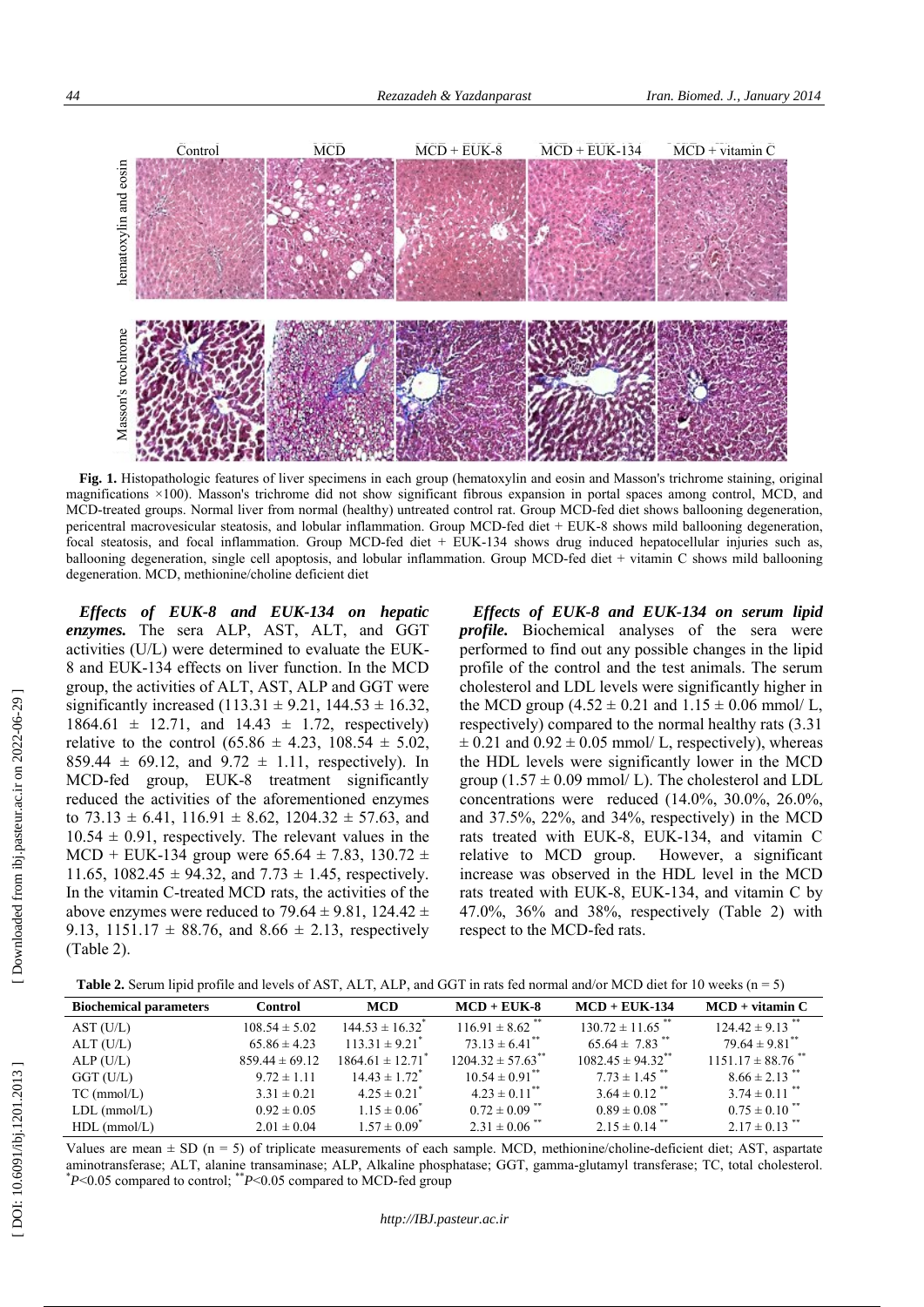

**Fig. 2.** Effects of EUK-8 or EUK-134 treatments on hepatic lipid peroxidation and protein oxidation. Data represent means ± SD  $(n = 5)$  of triplicate measurement of each sample. \**P*<0.05 compared to control. <sup>†</sup>*P*<0.05 compared to MCD-fed group. MCD, methionine/choline deficient diet, TBARS, thiobarbituric acid reactive substances; PCO, protein carbonyl content

*Inhibitory effects of EUK-8 and EUK-134 on lipid peroxidation and protein oxidation.* To evaluate the effect of salens on the levels of oxidative stress, we measured the levels of the two widely used markers for lipid peroxidation and protein oxidation in the liver. These markers were the product of thiobarbituric acid reactive substances and PCO, respectively. As shown in Figure 2, the MCD diet increased the extent of thiobarbituric acid reactive substances formation (0.76  $\pm$  0.12 nmol/mg protein) relative to the control (0.33  $\pm$ 0.08 nmol/mg protein). However, EUK-8, EUK-134, and vitamin C reduced lipid peroxidation to 0.51  $\pm$ 0.04, 0.41  $\pm$  0.07, and 0.54  $\pm$  0.04 nmol/mg protein, respectively in MCD-fed rats. Although the effects of EUK-8 and vitamin C were almost the same, the highest percent of inhibition of lipid peroxidation was observed for EUK-134. The MCD diet also increased the extent of PCO formation  $(2.11 \pm 0.15 \text{ mm})/\text{mg}$ protein) relative to the normal diet  $(1.2 \pm 0.09 \text{ nmol/mg})$ protein) (*P<*0.01). However, in the presence of EUK-8, EUK-134, and vitamin C, the extent of PCO reduced to  $1.45 \pm 0.13$ ,  $1.36 \pm 0.09$ , and  $1.31 \pm 0.11$  nmol/mg protein, respectively. Significant difference between the effects of EUK-8, EUK-134, and vitamin C were not recorded (Fig. 2).

*Effects of EUK-8 and EUK-134 on hepatic antioxidant enzymes.* The activities of the main antioxidant enzymes of the liver (GR, GPx, CAT, and SOD) were evaluated following treatments with the antioxidants. As shown in Figure 3, significant suppression in the hepatic GR, GPx, CAT and SOD activities was recorded among MCD-fed rats  $(2.31 \pm 0.11, 2.12 \pm 1.1)$ 0.08,  $1.69 \pm 0.21$ , and  $2.75 \pm 0.31$  units, respectively) relative to the control  $(3.50 \pm 0.15, 2.51 \pm 0.11, 2.71 \pm 1.0)$ 0.13, and  $4.51 \pm 0.21$  units, respectively). GR activity was increased by EUK-8, EUK-134, and vitamin C  $(2.94 \pm 0.14, 3.08 \pm 0.28, \text{ and } 2.82 \pm 0.18 \text{ units},$ respectively) in MCD-fed rats. EUK-8, EUK-134, and vitamin C had stimulating effects on SOD and CAT activities in the MCD-fed rats  $(5.56 \pm 0.11, 5.31 \pm 1.0)$ 0.26,  $3.92 \pm 0.31$ , and  $2.48 \pm 0.22$ ,  $3.09 \pm 0.15$ ,  $2.16 \pm 0.25$ 0.13 units, respectively). A significant increase was also observed in the activity of GPx among MCD rats treated by EUK-8, EUK-134, and vitamin C  $(2.62 \pm$ 0.07,  $2.87 \pm 0.15$ , and  $2.71 \pm 0.16$  units, respectively).

## **DISCUSSION**

NASH is considered as the extreme form of NAFLD and represents the highest liver-related mortality among the chronic liver diseases [21]. Previous studies have indicated that oxidative stress is a major factor in NAFLD progression into NASH [5, 7]. It has been suggested that overproduction of superoxide anions from mitochondrial and cytoplasmic origin has a crucial role in NASH development [21]. Current strategy to prevent NASH is therefore to use antioxidants and hepatoprotective drugs such as betaine and vitamin E [22].

It has been previously demonstrated that MCD diet causes oxidative stress, lipid peroxidation, and protein oxidation [23]. In the current study, steatohepatitis was induced by a MCD diet and the effects of manganese salens were for the first time assessed for the prevention of MCD-induced NASH. Our results showed increased lipid peroxidation, protein oxidation,

[Downloaded from ibj.pasteur.ac.ir on 2022-06-29]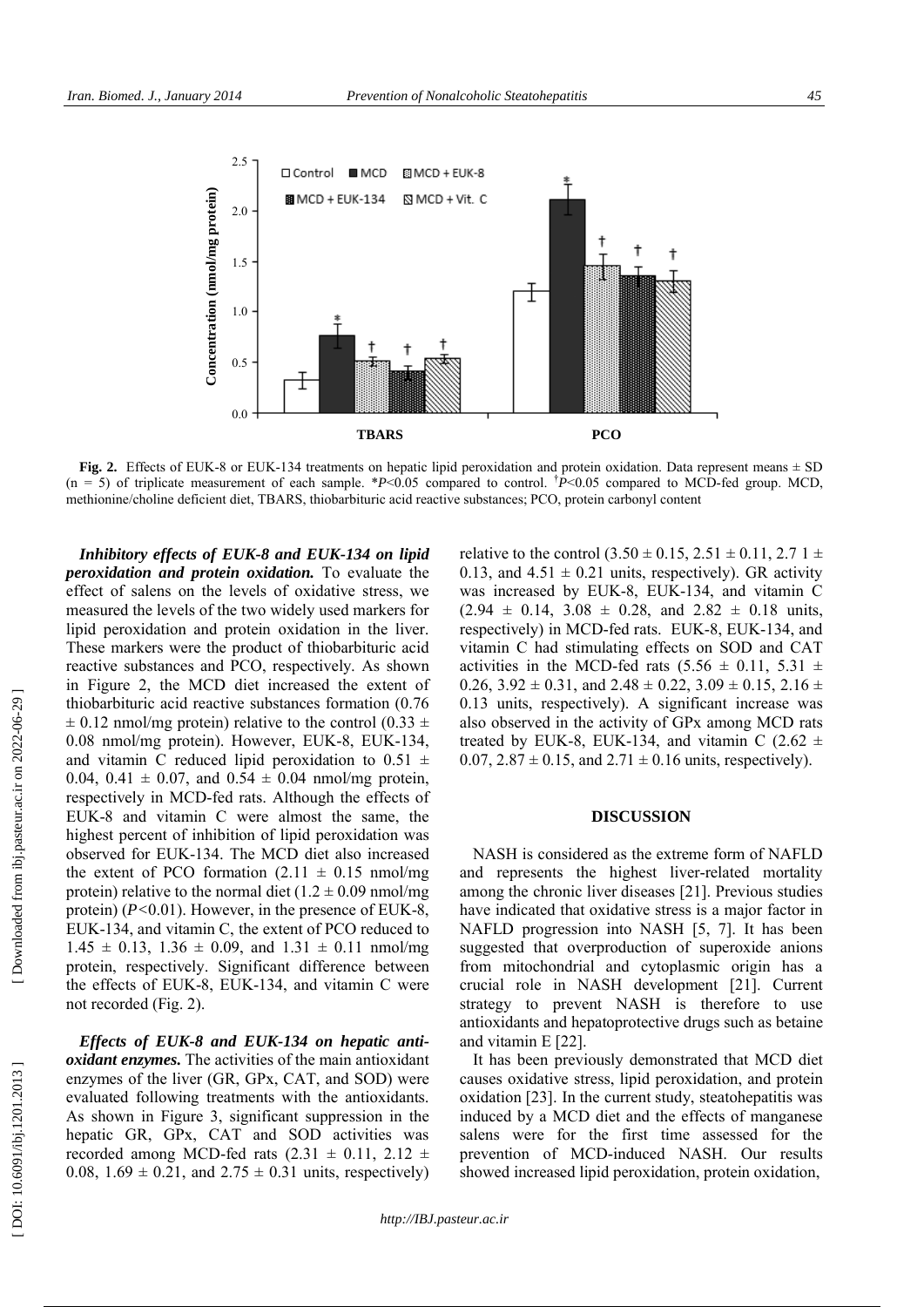

Fig. 3. Effects of EUK-8 or EUK-134 treatments on the activities of hepatic level of glutathione reductase (GR, nmol min<sup>-1</sup> mg<sup>-1</sup> protein), glutathione peroxidase (GPx, nmol min<sup>-1</sup> mg<sup>-1</sup> protein), catalase (CAT,  $\times 10^{-1}$  k/mg protein), and superoxide dismutase (SOD, U/mg protein). Data represent means  $\pm$  SD (n = 5) of trpiplicate measurement of each sample. \**P*<0.05 compared to control. <sup>†</sup>*P*<0.05 compared to MCD-fed group. MCD, methionine/choline deficient diet

and inflammation in MCD-fed rats. In addition, our results indicated that simultaneous treatment with either EUK-8 or EUK-134 along with MCD feeding significantly lowered the extent of hepatic lipid peroxidation and PCO production. Hepatoprotective effects of EUK-8 and EUK-134 might be related to the dismutation of superoxide anions and therefore prevention of the radical initiation reaction through scavenging of oxygen radicals. Our results are in line with Xu's findings [14]. In addition to the direct antioxidative effects of the salens, their supplementation also elevated the expression and/or activity of GPx and GR, where increased GPx activity would favor the reduction of lipid peroxides into hydroxylipids [24].

A previous study has shown that ROS or lipid peroxides could inhibit SOD and CAT activities [25]. Our data indicated that SOD, CAT, and GR activities were reduced in MCD-fed rats. These findings were in accordance to observation of Nosrati *et al.* [26]. Our present study indicated that salens enhanced hepatic antioxidant enzymes, confirming the high antioxidative activity of these catalytic antioxidants.

Our results also revealed that EUK-8 and EUK-134 supplementation significantly reduced the serum transferases (ALT and AST) activity levels. This finding is in agreement with Laurent *et al.* [21] results showing that SOD mimics reduced the serum abnormalities in ob/ob mice. The results also showed that salen treatments effectively decreased the serum GGT and ALP activities, where the GGT and ALP elevation are considered as an index of liver injury. Furthermore, a considerable decrease in steatotic lesions was observed.

It has been demonstrated that NASH is associated with elevated plasma cholesterol and LDL levels. EUK-8, EUK-134, and vitamin C treatments decreased the plasma cholesterol and LDL levels while increased the HDL level. These observations are consistent with Oliveira *et al.* [27] findings. It has been reported that vitamin C and other antioxidant deficiencies could enhance the potential of LDL oxidation, leading to apolipoprotein B100 modifications [28, 29]. Similar to the ligand for the LDL receptor, apolipoprotein B100 is responsible for clearance of the LDL from plasma by the LDL receptor pathway. Therefore, oxidative modification of apolipoprotein B100 is expected to result in the loss of recognition by LDL receptor [30]. Antioxidants might protect free radical oxidation of LDL. In addition, HDL has an antioxidant property that directly or indirectly protects LDL from oxidation [31, 32]. Accordingly, our results indicated that salens and vitamin C treatments increase HDL-C concentration, and prevent LDL oxidation. This result is consistent with Okamoto [33] findings. It is likely that these antioxidant compounds also protect HDL particles from oxidative modification.

Our histopathological observations showed that manganese salens have protective effects against MCD diet-induced liver damage. Inflammation was reduced in the EUK-8 and vitamin C-treated MCD-fed rats, whereas some cytotoxicity was observed in the EUK-134 group. These findings might be due to the dose and duration of drug exposure and further work is in progress to resolve the case. The phagocytic leukocytes, such as neutrophils, that infiltrate the tissues, are important sources of oxidizing agents [34]. It has been shown that ROS upregulate several

DOI: 10.6091/ibj.1201.2013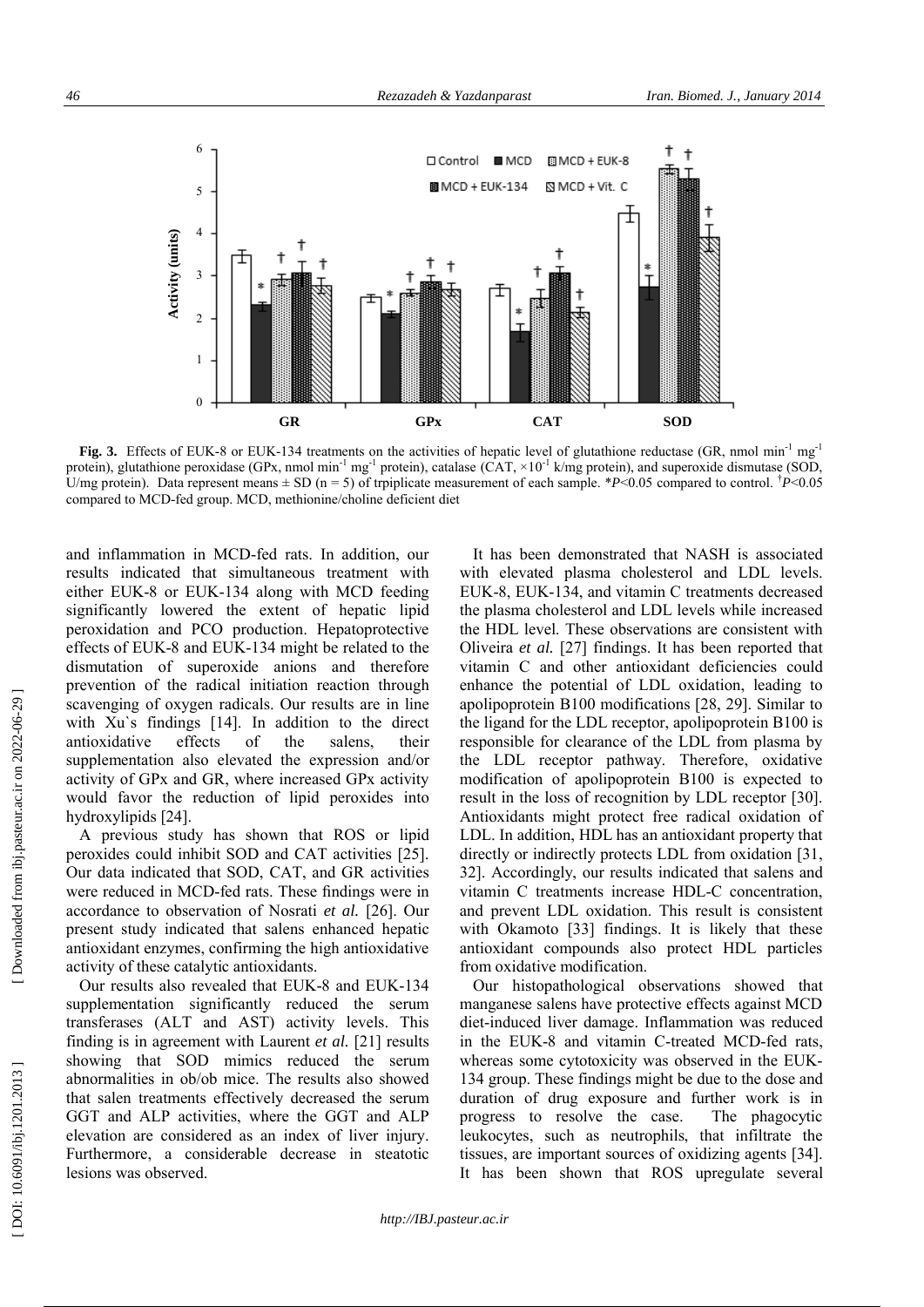different genes involved in the inflammatory responses and proinflammatory mediators. Antioxidants attenuate the production of proinflammatory mediators and prevent activation of phagocytic leukocytes through suppression of oxidative stress [35].

## **ACKNOWLEDGMENTS**

The authors appreciate the financial support of this investigation by the Research Council of University of Tehran.

#### **REFERENCES**

- 1. Wong VW. Nonalcoholic fatty liver disease in Asia: A story of growth. *J Gastroenterol Hepatol. 2013 Jan; 28(1): 18-23.*
- 2. Begriche K, Knockaert L, Massart J, Robin M, Fromenty B. Mitochondrial dysfunction in nonalcoholic steatohepatitis (NASH): are there drugs able to improve it? *Drug Discov Today Dis Mech. 2009; 6(1):e11-e23.*
- 3. Persico M, Masarone M. Indirect markers of nonalcoholic fatty liver disease: Another piece of the puzzle? *Dig Liver Dis. 2010 Dec; 42(12):846-7.*
- 4. Kirpich IA, Gobejishvili L, Homme M, Waigel S, Cave M, Arteel G, et al. Integrated hepatic transcriptome and proteome analysis of mice with high-fat diet-induced nonalcoholic fatty liver disease. *J Nutr Biochem. 2011 Jan; 22(1):38-45.*
- 5. Begriche K, Igoudjil A, Pessayre D, Fromenty B. Mitochondrial dysfunction in NASH: causes, consequences and possible means to prevent it. *Mitochondrion. 2006 Feb; 6(1):1-28.*
- 6. Lewis JR, Mohanty SR. Nonalcoholic fatty liver disease: A review and update. *Dig Dis Sci. 2010 Mar; 55(3):560-78.*
- 7. Rolo A, Teodoro J, Palmeira C. Role of oxidative stress in the pathogenesis of nonalcoholic steatohepatitis. *Free Radic Biol Med. 2012 Jan; 52(1): 59-69* .
- 8. Vanni E, Bugianesi E, Kotronen A, De Minicis S, Yki-Järvinen H, Svegliati-Baroni G. From the metabolic syndrome to NAFLD or vice versa? *Dig Liver Dis. 2010 May; 42(5):320-30.*
- 9. Amini R, Nosrati N, Yazdanparast R, Molaei M. *Teucrium polium* in prevention of steatohepatitis in rats. *Liver Int. 2009 Sep; 29(8):1216-21.*
- 10. Le T, Loomba R. Management of non-alcoholic fatty liver disease and steatohepatitis. *J Clin Exp Hepatol. 2012; 2(2): 156-73.*
- 11. Bafana A, Dutt S, Kumar A, Kumar S, Ahuja PS. The basic and applied aspects of superoxide dismutase. *J Mol Cat B Enzym. 2011; 68(2):129-38.*
- 12. Batinić -Haberle I, Rebouças J, Spasojević I. Superoxide dismutase mimics: chemistry, pharmacology, and therapeutic potential. *Antioxid Redox Signal. 2010 Sep; 13(6):877-918.*
- 13. Baker K, Marcus CB, Huffman K, Kruk H, Malfroy B, Doctrow SR. Synthetic combined superoxide

dismutase/catalase mimetics are protective as a delayed treatment in a rat stroke model: a key role for reactive oxygen species in ischemic brain injury. *J Pharmacol Exp Ther. 1998 Jan; 284(1):215-21.*

- 14. Xu ZS, Jung CW, Rong YQ, Doctrow S, Baudry M, Malfroy B. Synthetic superoxide dismutase/catalase mimetics reduce oxidative stress and prolong survival in a mouse amyotrophic lateral sclerosis model. *Neurosci Lett. 2001 May; 304(3):157-60.*
- 15. Ustundag B, Bahcecioglu IH, Sahin K, Duzgun S, Koca S, Gulcu F, et al. Protective effect of soy isoflavones and activity levels of plasma paraoxonase and arylesterase in the experimental nonalcoholic steatohepatitis model. *Dig Dis Sci. 2007 Aug; 52(8):2006-14.*
- 16. Khan A, Nafees S, Sultana S. Perillyl alcohol protects against ethanol induced acute liver injury inWistar rats by inhibiting oxidative stress, NFκ-B activation and proinflammatory cytokine production. *Toxicology. 2011 Jan; 279(1-3):108–14.*
- 17. Rashid K, Das J, Sil P. Taurine ameliorate alloxan induced oxidative stress and intrinsic apoptotic pathway in the hepatic tissue of diabetic rats. *Food Chem Toxicol. 2013 Jan; 51:317-29 .*
- 18. Waseem M, Parvez S. Mitochondrial dysfunction mediated cisplatin induced toxicity: Modulatory role of curcumin. *Food Chem Toxicol. 2013 Mar; 53: 334-42.*
- 19. Łuczaj W, Stankiewicz-Kranc A, Milewska E, Roszkowska-Jakimiec W, Skrzydlewska E. Effect of sweet grass extract against oxidative stress in rat liver and serum. *Food Chem Toxicol. 2012 Feb; 50(2):135- 40.*
- 20. Ardestani A, Yazdanparast R. Antioxidant and free radical scavenging potential of Achilleasantolina extracts. *Food Chem. 2007; 104(1):21-9.*
- 21. Laurent A, Nicco C, Tran Van Nhieu J, Borderie D, Chereau C, Conti F, et al. Pivotal role of superoxide anion and beneficial effect of antioxidant molecules in murine steatohepatitis. *Hepatology. 2004 May; 39(5): 1277-85.*
- 22. Ariz U, Mato JM, Lu SC, Chantar ML. Nonalcoholic steatohepatitis, animal models and biomarkers: what is new? *Methods Mol Biol. 2010; 593:109-36.*
- 23. Pelz S, Stock P, Brückner S, Christ B. A methioninecholine-deficient diet elicits NASH in the immunodeficient mouse featuring a model for hepatic cell transplantation. *Exp Cell Res. 2012 Feb; 318(3): 276-87.*
- 24. Kuiper HC, Bruno RS, Traber MG, Stevens JF. Vitamin C supplementation lowers urinary levels of 4 hydroperoxy-2-nonenal metabolites in humans. *Free Radic Biol Med. 2011 Apr; 50(7):848-53.*
- 25. Yazdanparast R, Bahramikia S, Ardestani A. *Nasturtium officinale* reduces oxidative stress and enhances antioxidant capacity in hypercholesterolaemic rats. *Chem Biol Interact. 2008 Apr; 172(3):176-84.*
- 26. Nosrati N, Aghazadeh S, Yazdanparast R. Effects of Teucriumpoliumon insulin resistance in nonalcoholic steatohepatitis. *J Acupunct Meridian Stud. 2010 Jun; 3(2):104-10.*
- 27. Oliveira CP, Gayotto LC, Tatai C, Della Nina BI, Lima ES, Abdalla DS, et al. Vitamin C and vitamin E in